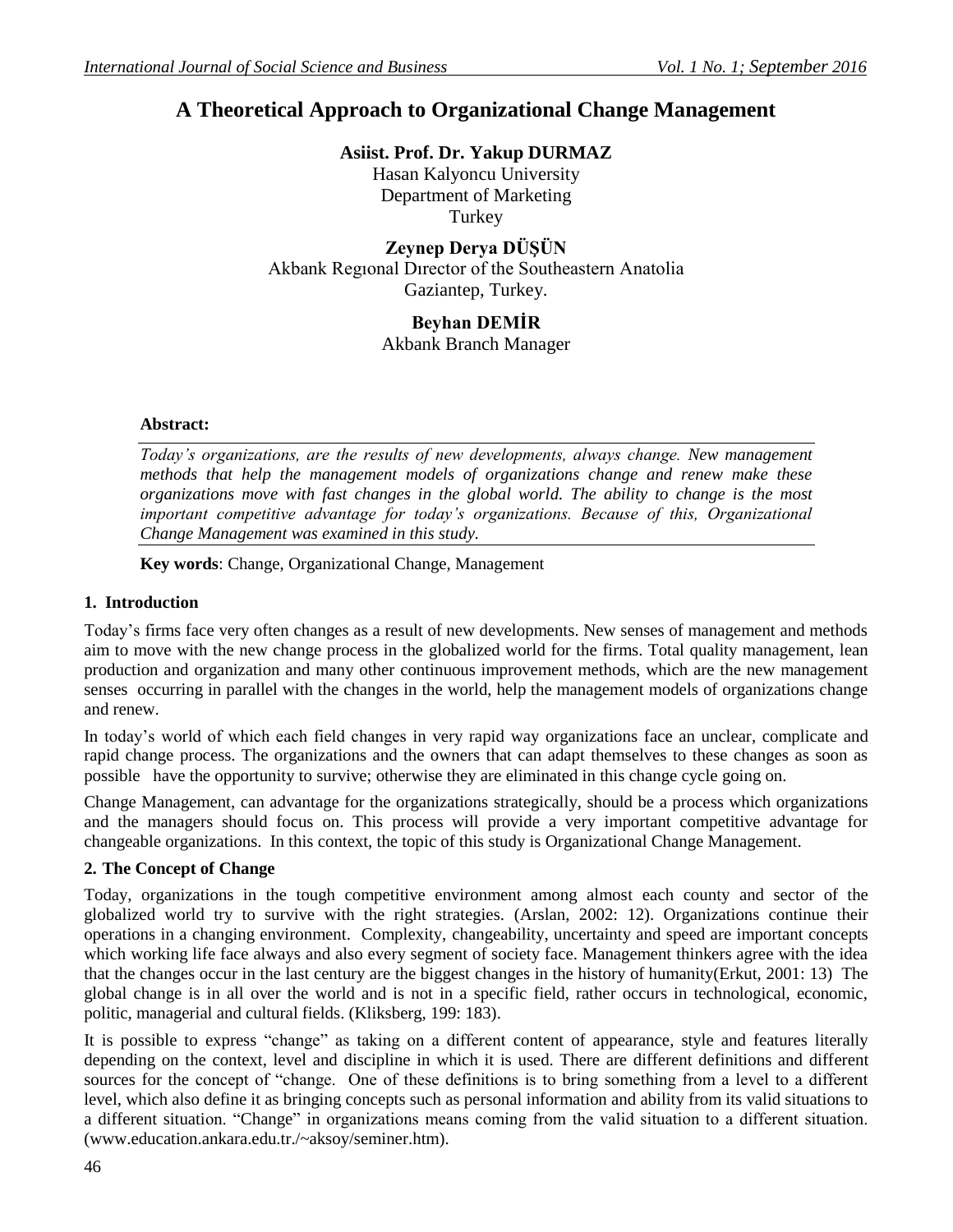Change is defined as a part of creativity and innovation in the organizations. According to this, change does not always occur in the control of managers. The changes that neither are nor planned occur themselves or occur without any other change factor. For example, a strike damaging the organization's physical structure causes closing of the organization or chaos among people creates rules controlling and guiding the relationships among the departments. [\(www.education.ankara.edu.tr./~aksoy/seminer.htm\)](http://www.education.ankara.edu.tr./~aksoy/seminer.htm).

Change can cause both positive and negative results. Positive change makes the organizations more active in the processes of principle and method in the development process and negative change causes dissolution and accordingly activity reduction by occurring in the situations in which change cannot be controlled (Sabuncuoğlu ve Tüz, 1999: 207). Change management is old as a managerial concept. However, today's change environment assigns a different importance to the change environment. While change required effort in a regular environment, factors accelerating and becoming a complex in 1990 gave a strategic dimension to change management. Markets in the same period brought a large number of organizations to the point of collapse in parallel with the rapid changes taking place in the customer preferences and technology. Organizations that cannot move with changes and cannot internalize the changes disappeared in time and others tried to answer the questions such as "what is change?" "When, why and how to do it by whom". A new sense of management called as "change management" as the relist of those efforts. (Aktan, 1998: 30).

New movements related this new management sense can be defined as the benefiting process from every kind of human ability, knowledge and personal attitudes in efforts about development of managerial and organizational attitudes that are active in gaining flexibility in the situation that an organization integrates with its environment and comply with the changes in its environment (Eroğlu, 1998: 127).

When we pay attention to the information above, we can see that change is inevitable in the lives of people, organizations and societies. Everything is affected by change, including every institution. (Düren, 2000: 239).

# **2.1.The Importance of Change**

Today's rapid change environment makes change and approaches about change management continuing. The important point of change is feeling the importance of change necessity (Mitchell, 2002). So adoption and success of change will be proportional to strength of the intellectual revolution that begins in the brain no matter what kind of change is. As the approach which will meet the need of change is the effort of change that requires continuity and spreads to all.

Innovation and renewal is inevitable to manage continuity in today's world. The presence of a constantly changing reflex became the main approach for organizations. Organizations have to realize the need of change for even surviving beyond being powerful. Gaining the success in this rapid change process only occurs with realizing the need and reason of change well (İbicioğlu ve Turunç, 2004: 48).

# **2.2. The Scope of Change**

The features that are included in application of change process in organizations: (Kritner and Kinicki, 1995: 568)

- The organization itself,
	- The aims of the organization,
	- Managers in the organization,
- Employee in the organization ,
- Social factors,
- Working methods.

#### **Aims:**

Change management aims the following purposes for the organizations: (Düren, 2000: 230):

- To listen to the customers and anticipate the possible expectations and changes.
- To know and follow the competitive conditions.
- To be intelligent in technology and to bring knowledge into action in time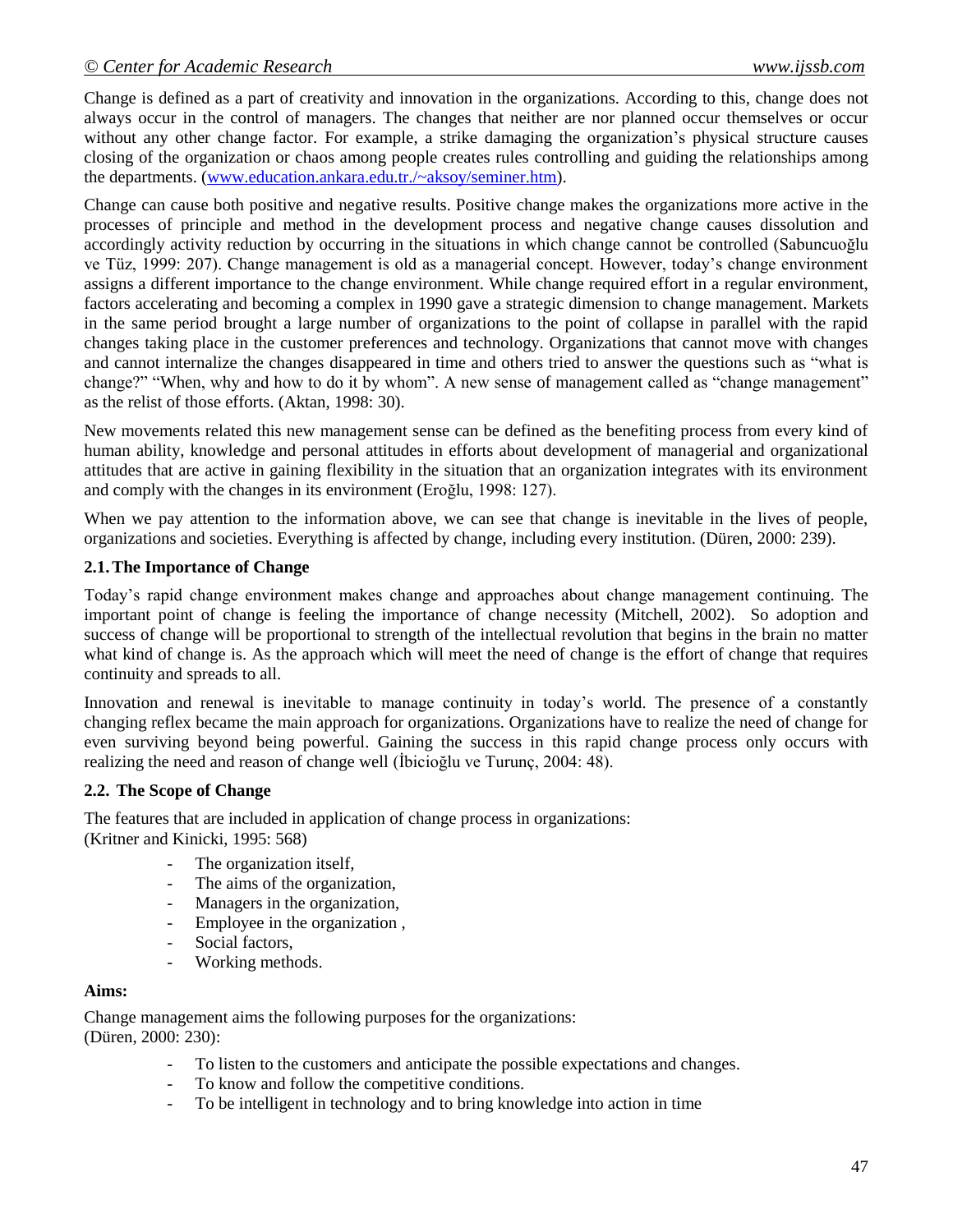- To increase the intelligence of organization by developing the ability of management and flexibility of the participants.
- Developing reinforcement for individuals or groups in assessing performance
- Leading energy to clear aims by developing working approaches on the basis of projects.
- Developing and identifying creative potential in the human resource.
- Investing in intellectual property creating synergy and innovation such as patent, right to use and brand values
- To develop innovation and creativity in organizations and creating an active, flexible and agile organization structure.

#### **Reasons:**

Factors, strategies, structures and missions of organizations have changed in terms of quality and quantity in today's world which limits are eliminated in parallel with developments in technology and knowledge is the only valid factor (McKenna, 2001: 5).

Development in technology has connected lots of people to each other and became the most important determinative factor for success in the business world. Anything occurs in any part of the world has began to interest to other people in other areas of the world (Seehy, 2001: 23). There has been a common world market and all people began to bring into the citizen of the world in parallel with these changes. Tendencies which are the main factors of change process and cause this globalization process cause various changes in the areas from industry society to knowledge society, from national economy to the world economy, from hierarchy to managerial and organizational operations. The factors that lead the organizations to change in this age (Eroğlu, 2001: 28):

- Globalization and competition,
- Information, telecommunications, rapid developments in manufacturing and materials technology
- the race of grabbing market because of new emerging markets
- conscious customers and changing expectations
- The more educated members' efforts for participating in management process
- A higher degree of differentiation of knowledge-based economy and a number of changes in the structure of business
- The rich interaction which occurs between organizations and further strengthened infrastructure
- beginning to understand the role of the knowledge and skills of human resources in creative, innovative, efficient and high quality production and service process creation with the employee's willingness to participate in management and being managed more democratic
- The end of the socialism and market potentials in the countries enter to the market economy
- International and regional integration
- Changing demographics.

#### **Varieties of change**

The main categorization of change: (Koçel, 1999: 512-514):

- Planned-Unplanned Change
- Macro-Micro Change
- Sudden-Spreaded Change
- Proactive-reactive Change
- Wide-Narrow Scoped Change
- Active-Passive Change

#### **Planned-Unplanned Change**

Efforts of the organizations can be examined as planned or unplanned. (Kılınç, 2001: 21). Planned change is the efforts that are started by the change leaders and applied by deciding before. Most of change effort is planned. As for unplanned change, the aim and direction of change and steps of the process are not decided before here and these kind of changes cannot be managed and occur themselves (Allen, 2001: 24).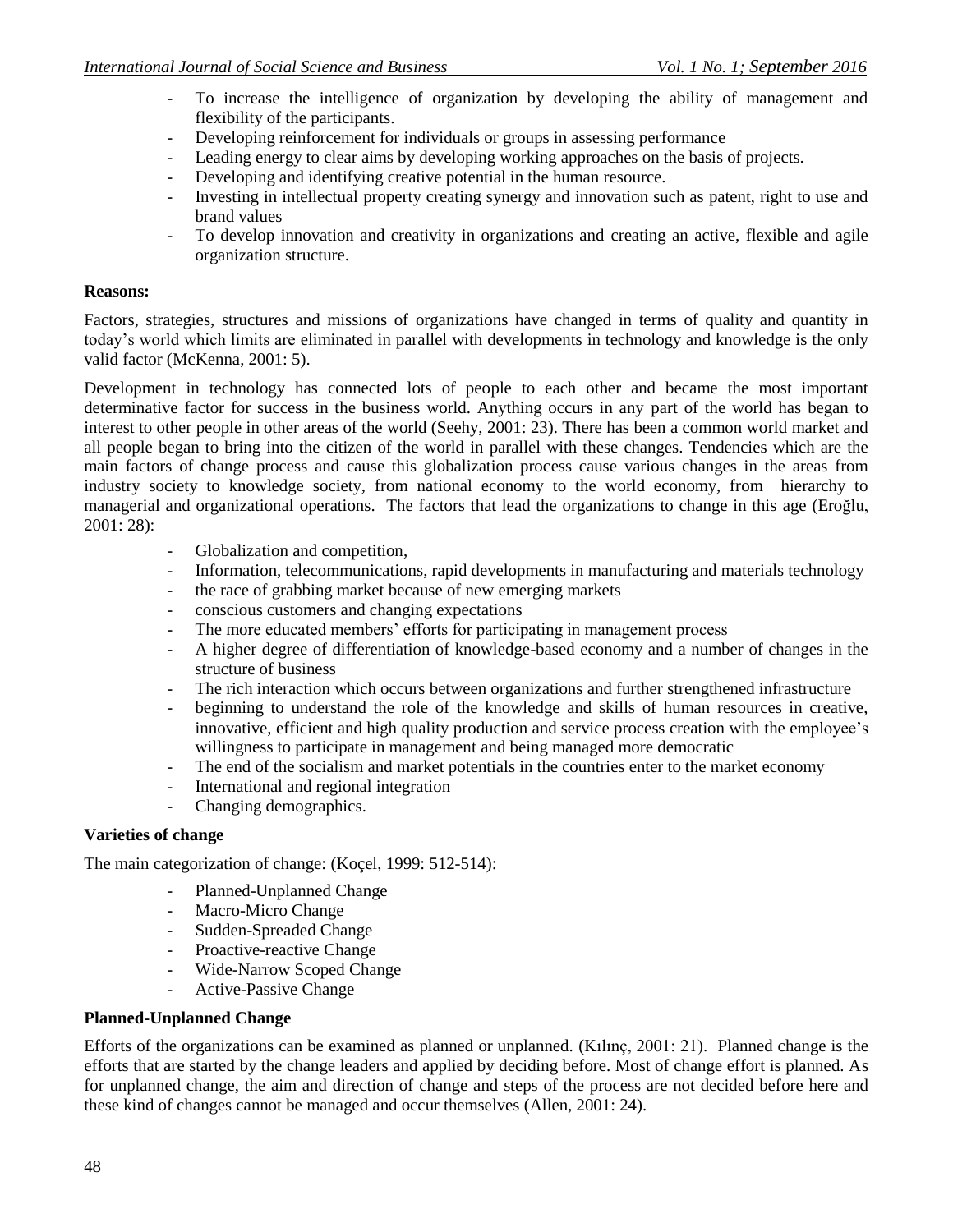# **Macro-Micro Change**

This kind of change efforts are related to the number of the matters about change in organizations. Macro change defines that the whole organization is the subject of change. This change called as developing organization defines that many strategies and methods are used as a whole for increasing the performance of the organization. Micro change defines any change about any subject in upper and lower level (Kılınç, 2001: 23).

#### **Sudden-Spreaded Change**

*Change is tried to complete as soon as possible by finishing the regulations that change requires in some organizations while change is spread over time by completing it step by step in some organizations.* (Ateş, 2005: 104).

#### *Proactive–Reactive Change*

The fact that a change is proactive means that the organization is ready when the anticipated situations are completed. (Ateş, 2005: 105). Proactive change is conscious change efforts leading the organizations develop their compliance with the competitive environment. Reactive change is making change to comply with the conditions encountered. (Ateş, 2005: 105)

#### **Wide-Narrow Scoped Change**

This kind of change is based on the numbers or currency of things wanted to change in organizations. (Koçel, 1999: 513).

# *Active-Passive Change*

While active change affects its external environment on the condition that the organization makes change, passive change is that the organization makes internal changes to comply with its external environment. (Koçel, 1999: 514).

#### **Fields which are subject to change**

Managing an organizational change is to anticipate any innovation in each field in the organization. The prominent ones of the **fields which are subject to change** (Düren, 2000: 231):

- Research-developing
- Human resources
- Commercial investments
- Communication- information systems
- Organization structure
- Mechanism of participation in decisions
- Raw materials and supplies
- Tools and equipments
- Technology
- Production- service processes
- Strategic investments

#### **Triggers of Change**

The most important reason which accelerates change is the point that information and communication Technologies reach. In today's world, to create, use, send, store, manage, share and reach information is more rapid, easier and cheaper. The other factor triggering change is global structure and increasing competition conditions of today. The concept "globalization" stem from international transport and communication, limitless communication and economic freedoms, blocks and powerful regional polarizations. (Haag et al., 1998: 12).

The most important problem that international firms face is how to accelerate the necessary change for benefitting from the advantage of new information technologies and how to provide rapid change effects compliance with market conditions and firm business processes [\(http://www.bilgiyonetimi.org.cm-10.htm\)](http://www.bilgiyonetimi.org.cm-10.htm/).

Information technology, communication, commercial operations and operations for promotion which have a big part in globalization have crossed a very easy and rapid construction.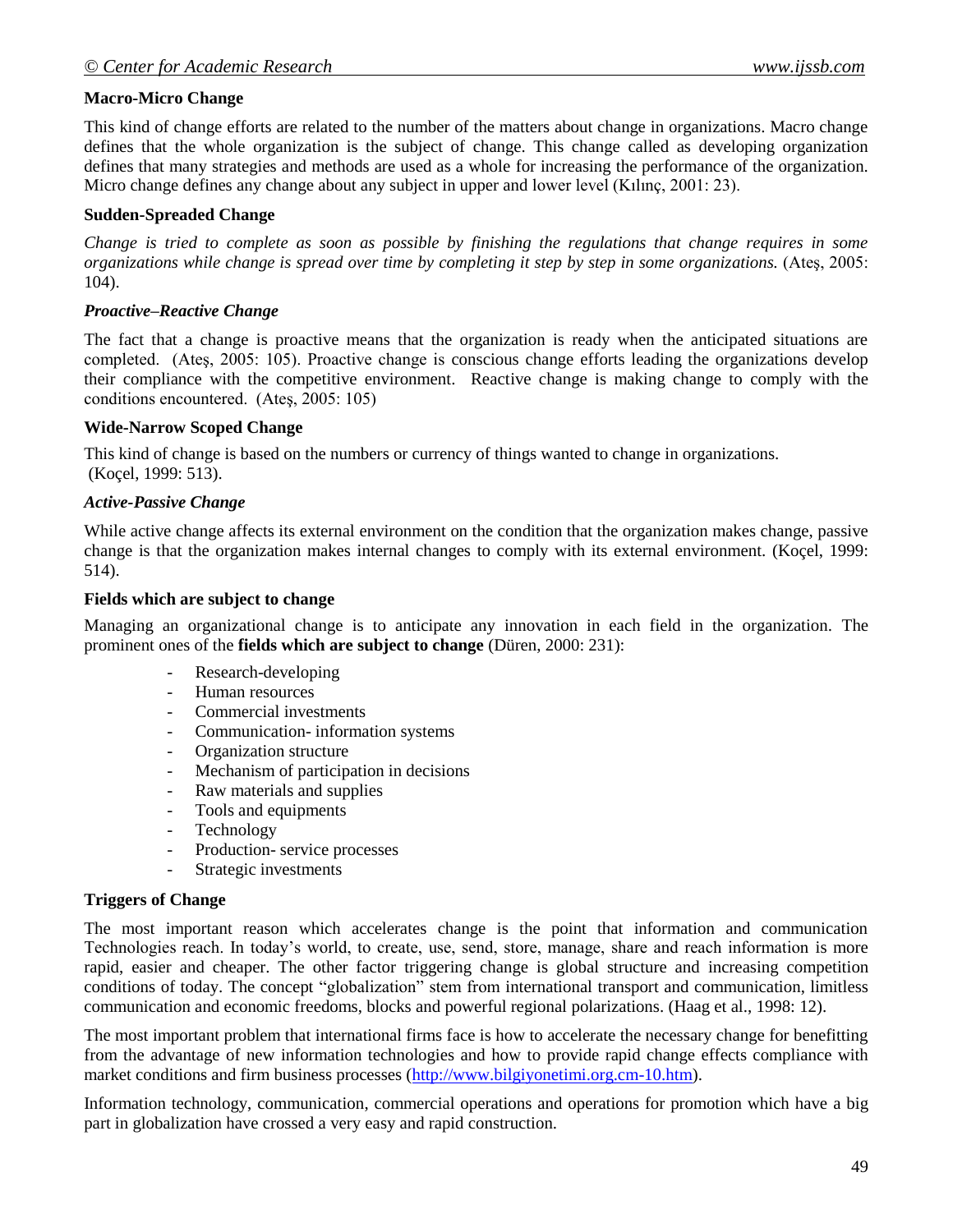All the rivals in the market area can disguise with a very different and threatening structure suddenly with the effect of information technology to the economic life (Zwass, 1998: 5-7).

New competitive conditions have occurred because of the economic, politic and technological expansions in the increasingly globalized world. Politic integrations became powerful with the economic unities, regional and global formations have occurred in this direction over the world (Ries and Trout, 2001: 20).

#### **The Factors Leading Organizational Changes**

Those factors can be examined in two different ways as external environmental and internal environmental factors (Düren, 2000: 233).

# *External Environment Factors*

Organizations try to find a solution to the problems becoming more complex day by day and to comply with social, cultural and technologic changes occurring time to time. Organizations will try to find new solutions for the problems as changes continue. Accordingly, developments provided with those aims will always continue. Organizations generally result in a situation that they cannot meet its needs with the valid sources because of the changes occurring in market structure, requests and preferences of customers, which cause the need to change. As it is known, all the organizations take input from the environment and serve production and service to the environment by applying various operations on those. (Vardar, 2001: 49). Accordingly, organizations get on with the environmental determiners very well.

Organizations always continue to change in their social and technique systems and affect their environments and others to make their aims come true. Because of those reasons, organizations have to follow closely any development or change in any determiner conditions of organizations (Düren, 2000: 234).

#### **Organizational Change Management Models**

Change can be examined in a natural environment as evolution or it can include fundamental change as devolution (Budak, 1998: 142). Evolution can change depending on its decision, linear over time and it means an irreversible innovation, difference, being organized more complicatedly or a process creating a conscious mental operations. Devolution is a sudden and fundamental change. (Kongar, 2002: 419-420).

Change management models can be categorized as follows depending on whether it is evolutionary or devolutionary: (Aktan, 1999:135):

- Evolutionary and autocratic model
- Evolutionary and participant model
- Devolutionary and autocratic model
- Devolutionary and participant model

#### **Evolutionary and autocratic model**

If it is the matter that all change models is in the same line, there is evolutionary and autocratic model at the end of the line (Mellina, 2003: 20). In this kind of change, a moderate and progressive change is supported. However, the change decisions are made by an autocrat leader or an autocratic leader community. Here, reforms to do in the organization are fulfilled by the orders of higher levels and the employee is responsible for applying these orders.

#### **Evolutionary and participant model**

This model supports that change is made gradual and perpetual and the employee participates in process of change and development (Lawler, 2003: 12).This model perpetuates in the deep of organizations to create a compatible organizational culture and values. (Gull, 1997: 9). This model makes the employee good at learning and adaptation. With this, people participate in change physically and mentally.

#### **Devolutionary and autocratic model**

Organization leaders think that they do not have time for letting change happen by itself or evolution can lead organizational change to a wrong way. (Hanna, 1998: 126). In these situations, change is made by an autocratic leader and a group obeying the leader in a rapid way. In this kind of change, change should be rapid and largescaled. (Lawler, 2003: 12).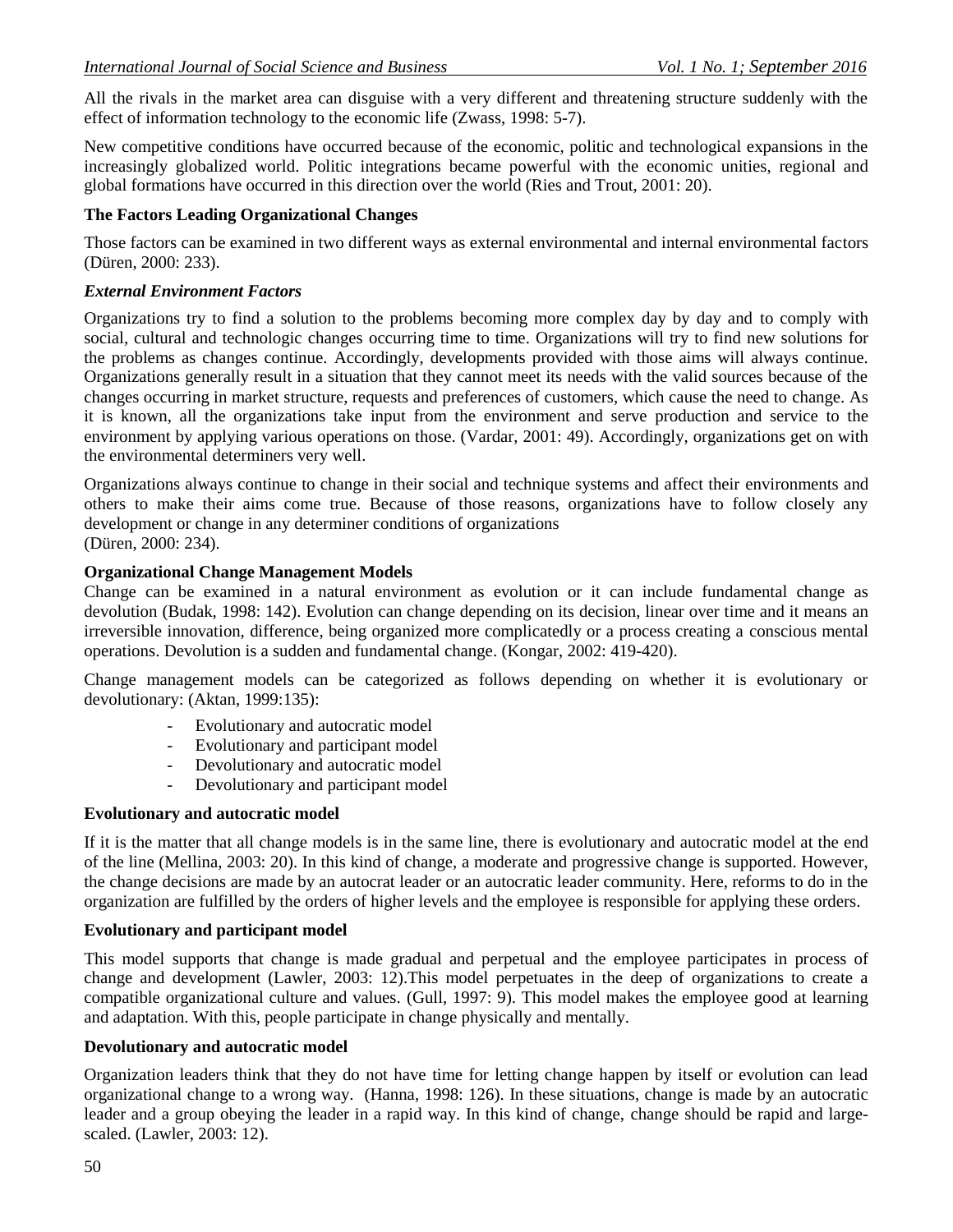# **Devolutionary and participant model**

As it is mentioned above, there is devolutionary and participant model at the other end of the line while there is evolutionary and autocratic model at the end of the line (Mellina, 2003: 20). In this model, change management operations are fulfilled with leadership of top management and participation of the all employee. (Meyerson, 2003: 74) However, change is not gradual, rather it is radical. It is the most convenient model for organizational change (Daft, 2003: 22).

Today's change approaches suggest that change is inevitable to survive in this globalized and competitive environment. If an organization does not comprehend the meaning of change, it is impossible to survive for that organization. (Düren, 2000: 242).

#### **Result**

Change is very important for all organizations in this competitive environment. No matter what the size, development stage and locations of organizations are, it is a fact that they have trouble in management of change and development. Leaders have to know both how to manage change and when it comes.

The other important thing about change is when and how organizations should change and each organization has its idiosyncrasy and accordingly has its own change methods to follow.

As organizations get bigger, their managerial needs get bigger. Their need for a leader who can make strategic decisions about the increasing number of personnel, competition, expanding market, distribution channels increases.

The ability of complying to changes of organizations compels the organizations on making their expectations, efforts and investments prudential, in addition to making themselves more efficient, making them having a wellqualified workforce in today's world, in which competition increases, becomes challenging day by day and technology progresses rapidly and in an extraordinary way.

So, organizations should be open to change.

#### **References**

Aktan, C.C. (1998), Yeni Yönetim Teknikleri ve Değişimle Baş Edebilmenin Yolları, MESS Yayınları, 1998.

- Aktan, C.C. (1999), 2000'li Yıllarda Yeni Yönetim Teknikleri: Stratejik Yönetim, Simge Matbaacılık, İstanbul, 1999
- Allen, D. (2001), "Doğal Değişimin Sonuçları", Executive Excellence Dergisi, Y. 5, S. 49, Nisan 2001
- Arslan, A. (2002), "Kurumsal Değisimin Basarılmasında Đnsan Kaynaklarının Rolü", Executive Excellence Dergisi, Y. 6, S. 66, Eylül 2002.
- Ateş, Ö. (2005), Aile Şirketleri: Değişim ve Süreklilik, Ankara Sanayi Odası Yayınları, Ankara, Haziran, 2005

Budak, G. (1998), Yenilikçi Yönetim Yaratıcı Birey, Sistem Ya., No: 177, Eylül 1998, İstanbul.

Daft, D. (2003), "Değisime Önderlik Etmek", Executive Excellence Dergisi, Y. 7, S. 80, Kasım, 2003

Düren, A.Z. (2000), 2000'li Yıllarda Yönetim, Alfa Yayınları, İstanbul, 2000

Erkut, H. (2001), Değişimi Başarıya Dönüştürme, MESS Yayınları, No:360, İstanbul 2001.

Eroğlu, F. (1998), Küreselleşme Sürecinde Yönetim Krizi ve Çözüm Yolları, Berikan Yayınları, Ankara, 1998.

Eroğlu, U. (2001), İnsan Kaynakları Yönetiminde Yeni Yönelimleri Hazırlayan İki Güç: Sanal Organizasyonlar Ve Stratejik Tabanlı Düşünce, İş-Güç Dergisi, Cilt: 3 Sayı: 2 Sıra: 2 / No: 72.

Gull, G.A. (1997), "Dönüşümsel Değişimi Anlamak", Executive Excellence Dergisi, Y. 1, S. 9, Aralık, 1997

Haag, S., Cummings M., Dawkins J. (1998), Management Information Systems For Information Age, Mcgraw-Hill, New York,1998

Hanna, D.P. (1998), Designing Organizations For High Performance, Reading, MA: Addison-Wesley, 1988

İbicioğlu, H., ve Turunç, Ö. (2004). "Süreç Yenilemenin Çalışan Tatminine Etkileri: SDÜ Tıp Fakültesi hastanesinde Bir Araştırma", Süleyman Demirel Üniversitesi İİBF Dergisi, C. 9, S. 1, Isparta, 2004

Kılınç, T. (2001), "Değişimi Kim Yönetmeli", Executive Excellence Dergisi, Y. 5, S. 49, Nisan 2001

Kliksberg, B. (1994), "The 'Necessary State': A Strategic Agenda for Discussion," International Review of Administrative Sciences, Vol. 60, No. 2, June 1994.